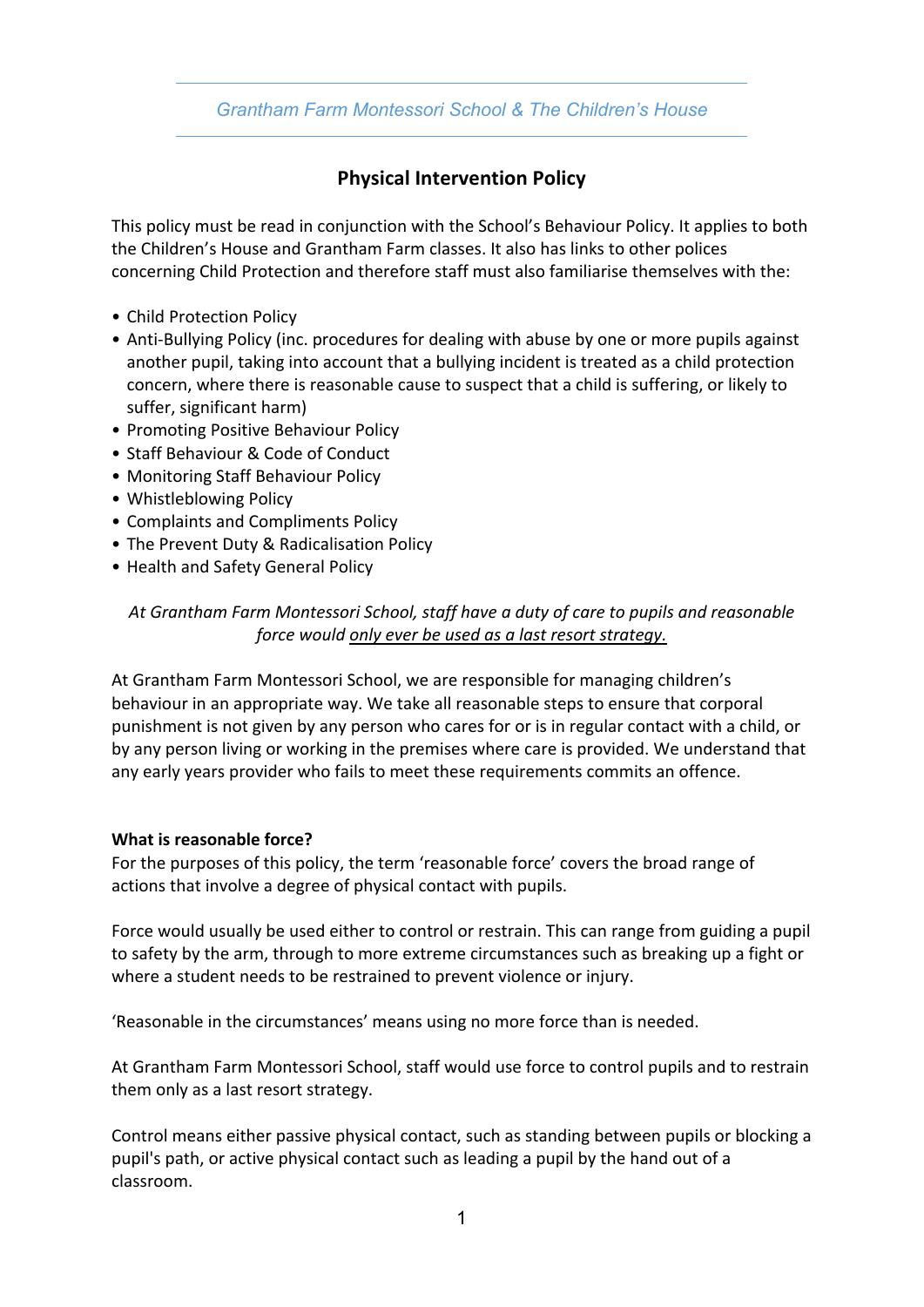Restraint means to hold back physically or to bring a pupil under control. It is typically used in more extreme circumstances, for example when two pupils are fighting and refuse to separate without physical intervention.

School staff would always try to avoid acting in a way that might cause injury, but in extreme cases it may not always be possible to avoid injuring the pupil.

#### **Who can use reasonable force at Grantham Farm?**

All members of school staff have a legal power to use reasonable force. Teachers are given authority to use their professional judgement when determining what is reasonable. This power applies to any member of staff at the school. It can also apply to people whom the head teacher has temporarily put in charge of pupils such as unpaid volunteers or parents accompanying students on a school organised visit.

#### **When can reasonable force be used?**

Reasonable force can be used to prevent pupils from injuring themselves or others or damaging property.

The decision on whether or not to physically intervene is down to the professional judgement of the staff member concerned and should always depend on the individual circumstances.

The following list is not exhaustive but provides some examples of situations where reasonable force can and cannot be used.

**Grantham Farm staff can use reasonable force** for the purposes of averting immediate danger of personal injury to any person (including the child) or to manage a child's behaviour if absolutely necessary.

**Staff must not** give or threaten corporal punishment to a child and must not use or threaten any punishment which could adversely affect a child's well-being (EYFS, 2021: 3.54; p.34). It is always unlawful to use force as a punishment.

### **What happens when it has been necessary to use reasonable force?**

In the unlikely event that it has been necessary to restrain a child, a record must be made of any occasion where physical intervention is used, and parents and/or carers must be informed on the same day, or as soon as reasonably practicable. Physical intervention recording forms can be found in the policies and procedures folder in the school office.

**Additional information:** The school will always make reasonable adjustments for disabled children and children with special educational needs (SEN).

Risk Assessments are drawn up as part of an individual behaviour plan for pupils who may exhibit challenging behaviour.